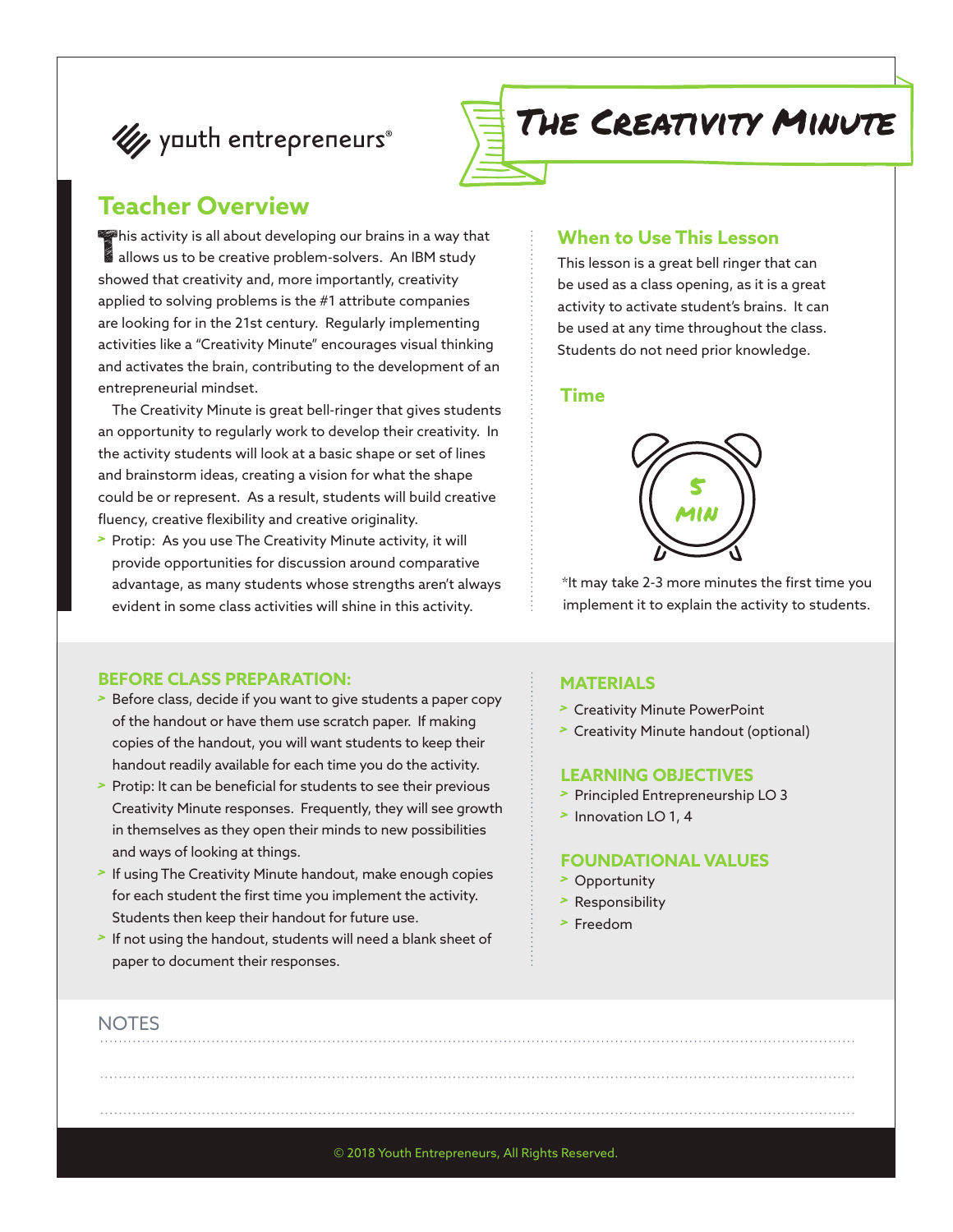## **ACTIVITY INTRODUCTION**

Creativity and innovation within a well-run business has always been a part of the path to success. It is quite simple really - creativity leads to greater innovation, increasing the individual or organizations ability to problem-solve. This simple exercise encourages us to consider multiple uses for a single ordinary object.

- > Building our abilities in the following areas:
	- **•** creative fluency (more than one idea along the same topic or theme).
	- **•** creative flexibility (multiple ideas across a topic; and the ability to link possible ideas together).
	- **•** creative originality (development of unique ideas) and as a result building our creative confidence.
	- **•** creative pace (ability to develop ideas quickly) shifting from a "no" to a "yes" mindset.

## **ACTIVITY DIRECTIONS**

- > Distribute handout to students.
- > Use the circle example on the handout to explain this activity.
- > Tell students you will project a shape or lines, students will then visualize things that the shape could represent, writing down as many ideas as they can on their paper in 1 minute. (See circle example on handout.)
- > WILD IDEAS are encouraged!
	- **•** If you can't project the object using an overhead or Smart Board, you could show the object on a whiteboard or paper.
- > Tell students there are no right or wrong answers, the goal is to build creative confidence and a problem-solving mindset by visualizing and responding quickly. The game will help them develop new perspectives on things they see every day. Sometimes there's more there than what's right in front of you.
- > After students have written their responses for 1 minute, you may choose to do any of the following:
	- **•** Allow students to share out their responses to the class.
	- **•** Allow students time to share responses with a partner (pair share).
	- **•** Reward student responses according to your subjective value; one day it might be rewarding the most or quantity of responses, another day it might be rewarding unique responses, things other students didn't think of and so on.
	- **•** After you have played the game a few times, you can reward students based on growth, such as who had the biggest increase in responses from a previous session. This leads to discussions about growth mindset and the value of students challenging oneself to grow throughout the activity. This also helps dispel the myth that some are born creative and others never will be, instead demonstrating that creativity can be developed as part of developing an entrepreneurial mindset.

### NOTES

© 2018 Youth Entrepreneurs, All Rights Reserved.